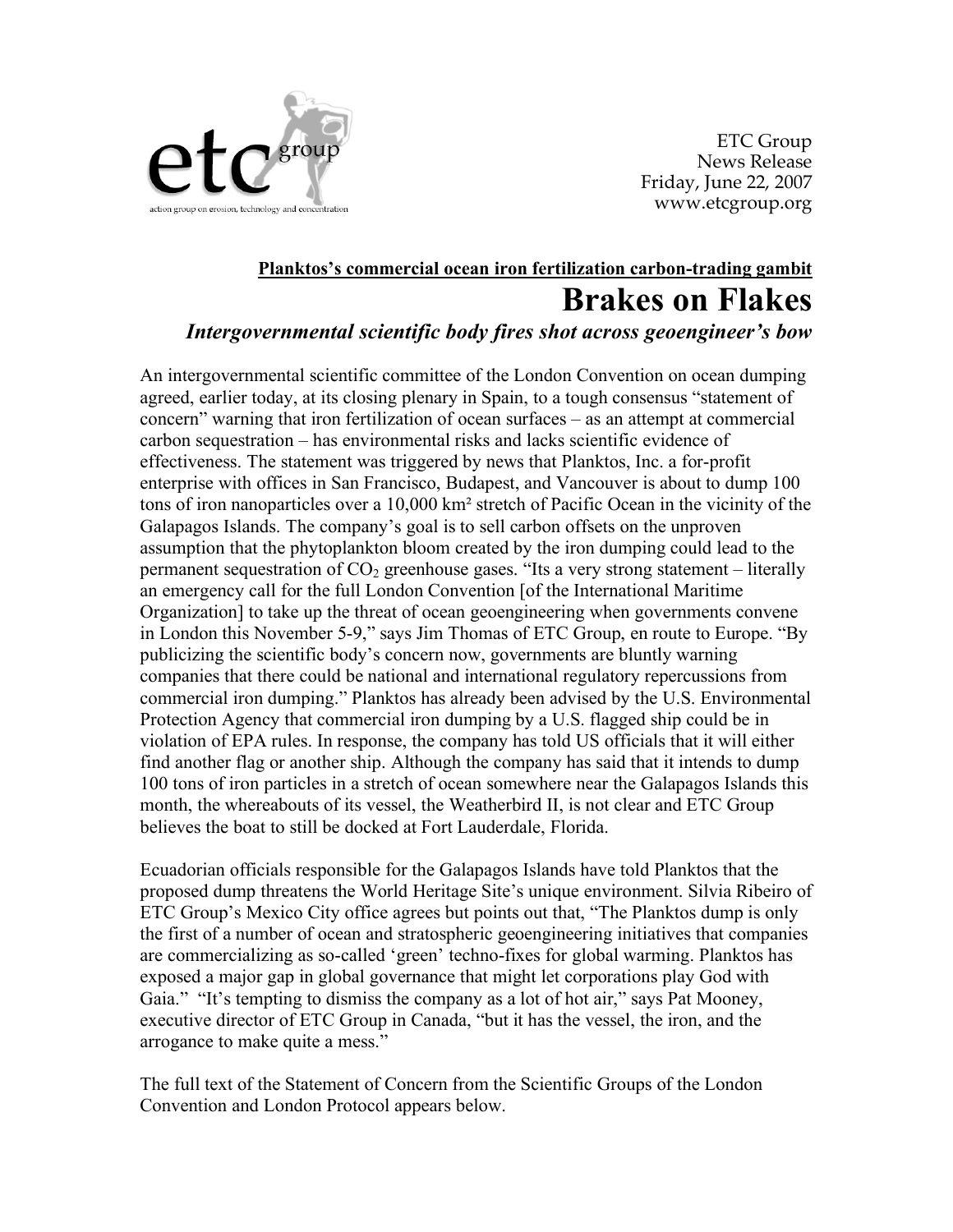## **For further information:**

Jim Thomas, ETC Group: jim@etcgroup.org tel: +1-514-516-5759 David Santillo, Greenpeace Science Unit: tel: +44-781-387-4489 (Related to London Convention) Silvia Ribeiro, ETC Group: silvia@etcgroup.org, tel: +52-5555-6326-64 Pat Mooney, ETC Group: etc@etcgroup.org tel: +1-613-261-0688 George Kimbrell, ICTA: gkimbrell@icta.org tel: +1-202-547-9359 (Related to US EPA)

## **Notes to Editors:**

To view copy of the letter submitted by ICTA and ETC Group to the U.S. EPA: "Letter of Concern Regarding Imminent Violations of the Ocean Dumping Act by Planktos, Inc." go here:

http://www.icta.org/doc/EPA\_planktos\_geo-engineering\_letter%20of%20concern.pdf

For more background on Planktos' iron dumping expedition to the Galapagos see previous ETC Group News Release "Geoengineers to Foul Galapagos Seas – Defying Climate Panel Warning," May 3, 2007 – on the Internet: http://www.etcgroup.org/en/materials/publications.html?pub\_id=617

And ETC Group and ICTA's News Release "Dumping on Gaia," June 19, 2007: http://www.etcgroup.org/en/materials/publications.html?pub\_id=637

For more background on iron fertilization and other geoengineering schemes see "Gambling with Gaia" report available at http://www.etcgroup.org/en/materials/publications.html?pub\_id=608

The U.S. governments' submission to the London Convention about Planktos is available here: http://www.imo.org/includes/blastDataOnly.asp/data\_id%3D18837/INF-28.pdf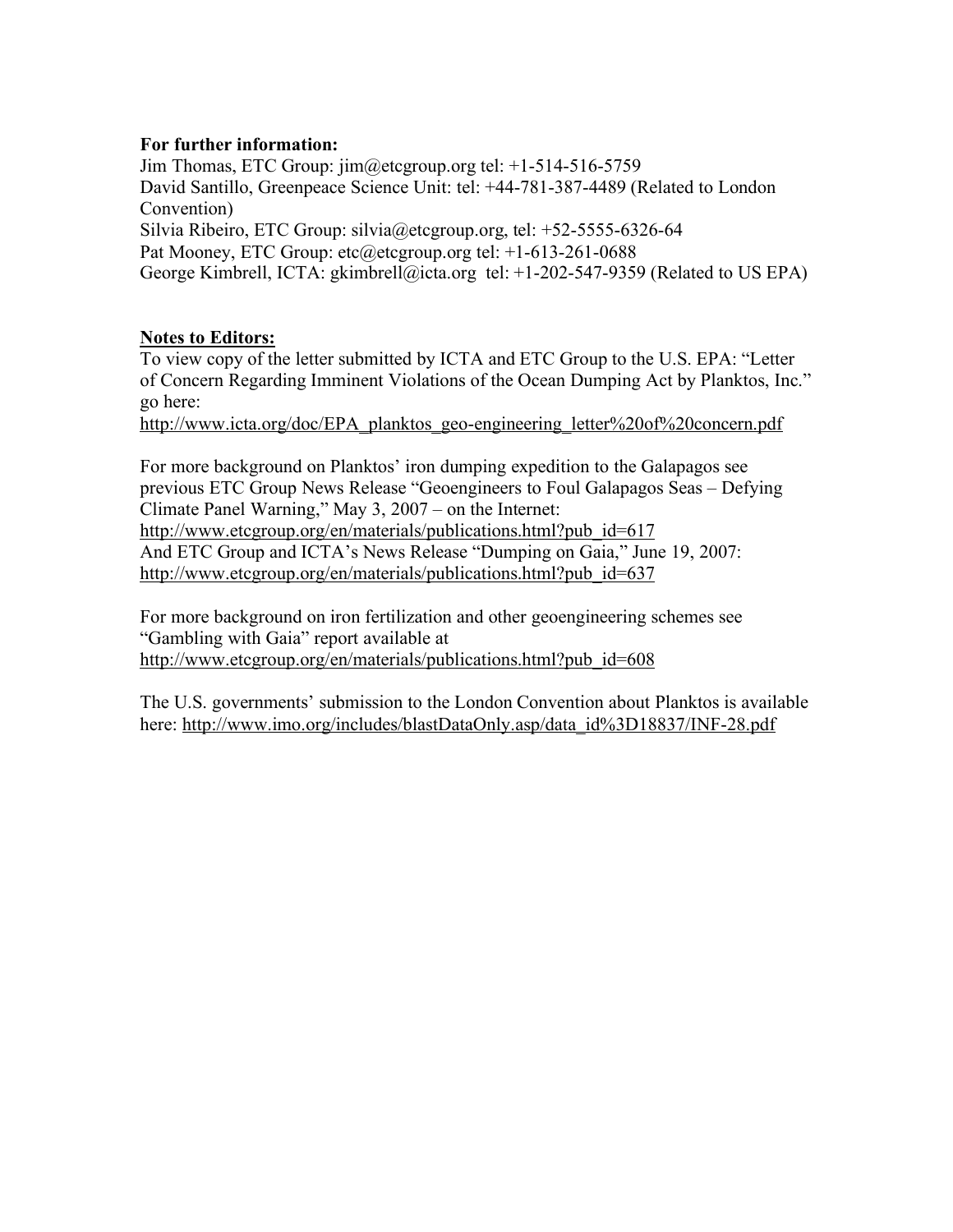## **Large-scale Ocean Iron Fertilisation Operations**

1. Large-scale fertilisation of ocean waters using micro-nutrients such as iron to stimulate phytoplankton growth in order to sequester carbon dioxide is the subject of recent commercial interest. The Scientific Groups of the London Convention and the London Protocol take the view that knowledge about the effectiveness and potential environmental impacts of ocean iron fertilisation currently is insufficient to justify largescale operations.

2. According to the Intergovernmental Panel on Climate Change (IPCC), iron fertilisation of the oceans may offer a potential strategy for removing carbon dioxide from the atmosphere by stimulating the growth of phytoplankton and thereby sequestering the carbon dioxide in the form of particulate organic carbon. However, the IPCC also stated that ocean fertilisation remains largely speculative, and many environmental side effects have yet to be assessed.

3. The Scientific Groups of the London Convention and London Protocol note with concern the potential for large-scale ocean iron fertilisation to have negative impacts on the marine environment and human health. They therefore recommend that any such operations be evaluated carefully to ensure, among other things, that such operations are not contrary to the aims of the London Convention and London Protocol.

- *4. Such an evaluation should include, among other things, consideration of:*
	- *1. the estimated amounts and potential impacts of iron and other materials that may be released with the iron;*
	- *2. the potential impacts of gases that may be produced by the expected phytoplankton blooms or by bacteria decomposing the dead phytoplankton;*
	- *3. the estimated extent and potential impacts of bacterial decay of the expected phytoplankton blooms, including reducing oxygen concentrations;*
	- *4. the types of phytoplankton that are expected to bloom and the potential impacts of any harmful algal blooms that may develop;*
	- *5. the nature and extent of potential impacts on the marine ecosystem including naturally occurring marine species and communities;*
	- *6. the estimated amounts and timescales of carbon sequestration, taking account of partitioning between sediments and water; and*
	- *7. the estimated carbon mass balance for the operation.*